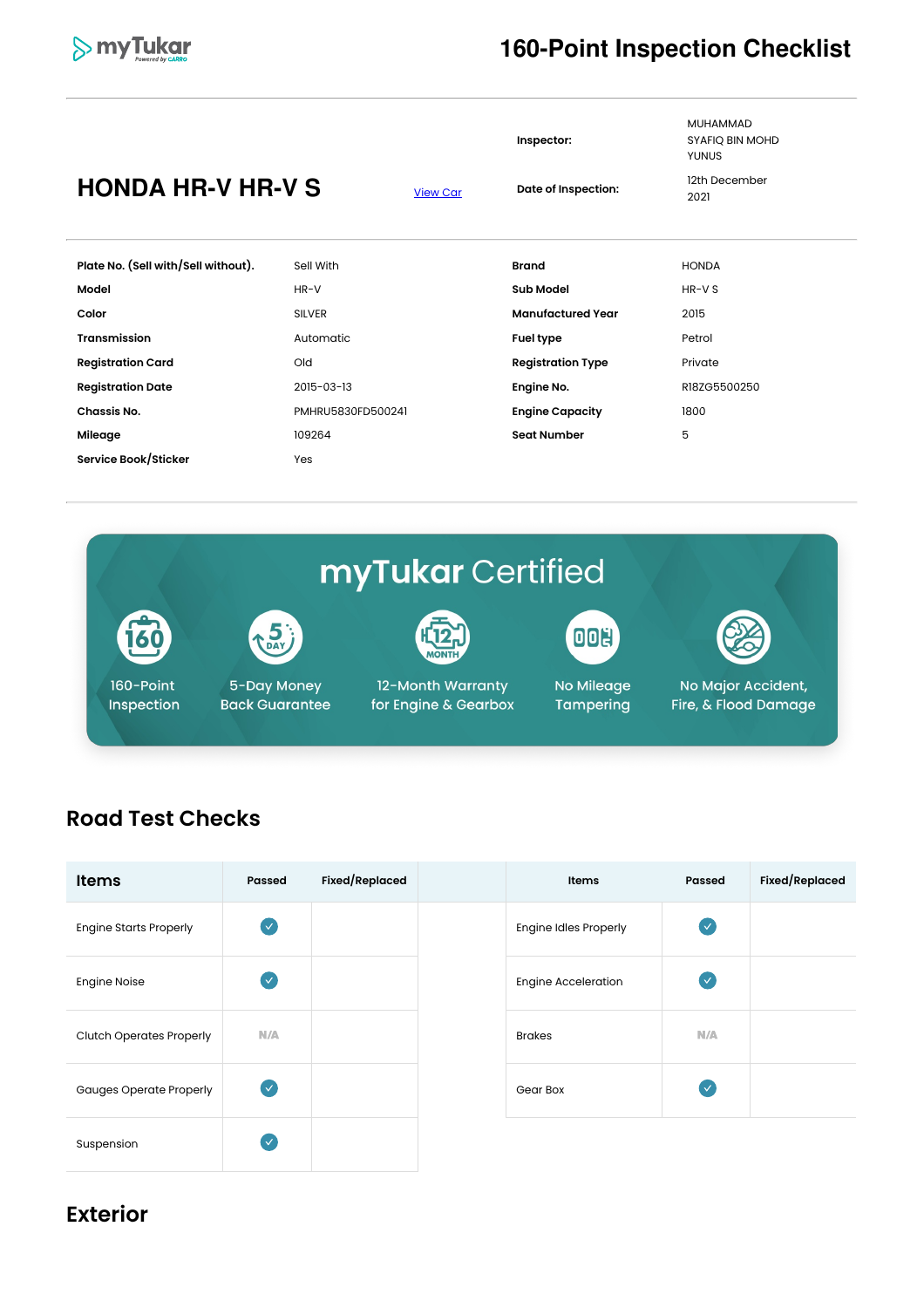#### **Exterior Images**



| Items                               | Passed                     | Fixed/Replaced | Items                                        | <b>Passed</b>         | Fixed/Replaced |
|-------------------------------------|----------------------------|----------------|----------------------------------------------|-----------------------|----------------|
| No Evidence Of Flood<br>Damage      | $\checkmark$               |                | No Evidence Of Major<br>Accident             | $\bullet$             |                |
| <b>Body Panel Inspection</b>        | $\mathcal{A}$              |                | Front Bumper                                 | $\blacktriangledown$  |                |
| Front Bonnet                        | $\checkmark$               |                | Front Fender (Left)                          | $\bullet$             |                |
| Front Doors (Left)                  | $\checkmark$               |                | Rear Doors (Left)                            | $\bullet$             |                |
| Rear Fender /<br>Quaterpanel (Left) | $\boldsymbol{\mathcal{L}}$ |                | Rear Bonnet                                  | $\blacktriangledown$  |                |
| Rear Bumper                         | $\blacktriangledown$       |                | Rear Fender /<br>Quaterpanel (Right)         | Ø                     |                |
| Rear Doors (Right)                  | $\mathbf{v}$               |                | Front Doors (Right)                          | $\blacktriangledown$  |                |
| Front Fender (Right)                | $\checkmark$               |                | Doors Inspection /<br>Alignment              | $\boldsymbol{\Omega}$ |                |
| <b>Hood Release</b><br>Mechanism    | $\checkmark$               |                | Hood Hinges, Prod Rod /<br><b>Gas Struts</b> | $\boldsymbol{\Omega}$ |                |
| Door Hinges Operate<br>Properly     | $\checkmark$               |                | Grille Inspection                            | $\mathcal{A}$         |                |
| Windscreen                          | $\checkmark$               |                | Side Glass                                   | $\blacktriangledown$  |                |
| Rear Window / Tailgate<br>Glass     | $\checkmark$               |                | Wiper Blades Front &<br>Rear                 | ✓                     |                |
| Left Side Mirror                    | Ø                          |                | Right Side Mirror                            | Y)                    |                |
| Auto Folding Mirror                 | Ø                          |                | Front End Exterior Lights                    |                       |                |
| Rear End Exterior Lights            | $\checkmark$               |                | Side Exterior Lights                         | $\bullet$             |                |
| <b>Hazard Lights</b>                | Ø                          |                |                                              |                       |                |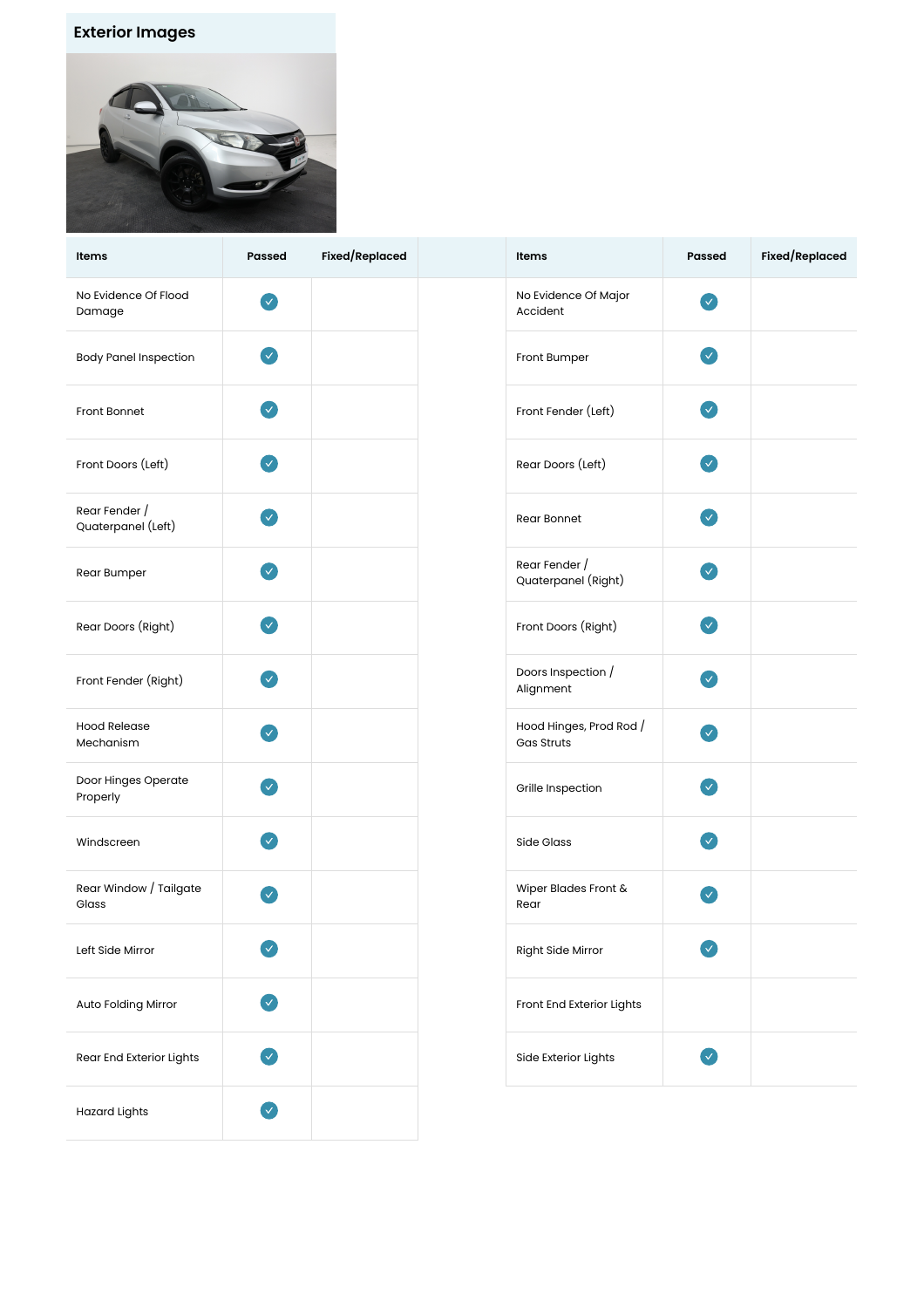### **Interior**

| Items                                | <b>Passed</b>              | Fixed/Replaced | Items                                   | <b>Passed</b>                      | Fixed/Replaced |
|--------------------------------------|----------------------------|----------------|-----------------------------------------|------------------------------------|----------------|
| Airbags (8)                          | $\bullet$                  |                | <b>Safety Belts</b>                     | $\bullet$                          |                |
| Radio / Cassette /<br>Cd/Dvd Player  | $\bullet$                  |                | Antenna                                 | $\sim$                             |                |
| Alarm / Theft Deterrent<br>System    | $\blacktriangledown$       |                | Speakers                                | $\mathcal{A}$                      |                |
| Reverse Camera                       |                            |                | Air Conditioning System                 |                                    |                |
| Air Conditioning Switch<br>Panel     | $\mathbf{v}$               |                | Center Armrest /<br>Console             | $\bullet$                          |                |
| Front Aircon Vents                   | $\boldsymbol{\mathcal{L}}$ |                | <b>Rear Aircon Vents</b>                | N/A                                |                |
| Clock                                | $\boldsymbol{\mathcal{A}}$ |                | Tilt / Telescopic Steering<br>Wheel     | N/A                                |                |
| <b>Steering Wheel Controls</b>       | N/A                        |                | Steering Wheel<br>Condition             | $\bullet$                          |                |
| Horn                                 | $\blacktriangledown$       |                | Indicator Light                         | $\blacktriangledown$               |                |
| Warning Light                        | $\mathcal{L}$              |                | Tripmeter And Odometer                  | $\bullet$                          |                |
| Windscreen Wipers<br>Switch          | $\boldsymbol{\mathcal{A}}$ |                | Rear Window Wiper<br>Switch             | $\bullet$                          |                |
| <b>Paddle Shifters</b>               | N/A                        |                | Interior Courtesy, Dome<br>& Map Lights | $\checkmark$                       |                |
| <b>Outside Rear View Mirrors</b>     | $\boldsymbol{\Omega}$      |                | Ashtrays                                | $\bullet$                          |                |
| Gear Knob                            | $\bullet$                  |                | Handbrake / Footbrake<br>Lever          | $\bullet$                          |                |
| Sun Visors, Vanity Mirror<br>& Light | Ø                          |                | Dashboard                               | $\bullet$                          |                |
| <b>Dashboard Drawer</b>              | Ø                          |                | <b>Interior Carpet</b>                  | $\bullet$                          |                |
| <b>Floor Mats</b>                    | $\blacktriangledown$       |                | Door Trim & Door Panels                 | $\sim$                             |                |
| Headlining                           | $\blacktriangledown$       |                | <b>Front Seat</b>                       | $\bullet$                          |                |
| Rear Seat                            | $\vee$                     |                | Seat & Head Restraint<br>Adjustment     | $\left\vert \mathbf{v}\right\vert$ |                |
| <b>Folding Seats</b>                 | N/A                        |                | <b>Heated Seats</b>                     | N/A                                |                |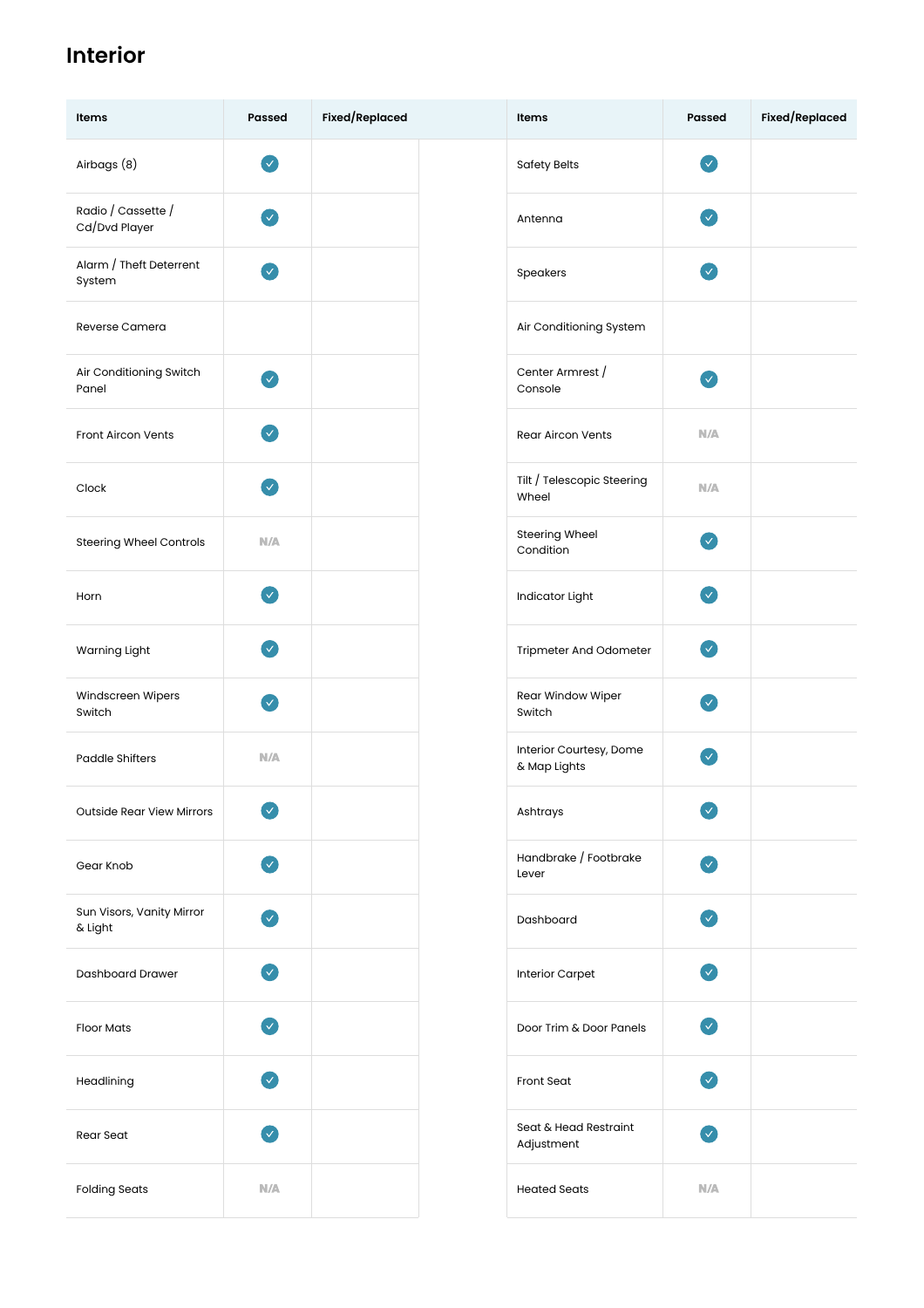| <b>Cooled Seats</b>                             | N/A          |  | Sunroof / Moonroof                      |
|-------------------------------------------------|--------------|--|-----------------------------------------|
| Convertible Top                                 | N/A          |  | Door Handles                            |
| Push Start Button System                        | N/A          |  | Central Locking System                  |
| <b>Power Window Controls</b>                    | $\checkmark$ |  | Remote Boot Release                     |
| <b>Fuel Cap Release</b>                         | $\checkmark$ |  | Luggage Compartment<br>Trim & Cargo Net |
| Luggage Compartment<br>Light                    | $\checkmark$ |  | Luggage Board                           |
| Parcel Shelf / Speaker<br>Board / Tonneau Cover | $\checkmark$ |  | Jack & Tool Kit                         |
| Spare Tyre                                      |              |  |                                         |

| Sunroof / Moonroof                      | N/A          |  |
|-----------------------------------------|--------------|--|
| Door Handles                            | $\checkmark$ |  |
| Central Locking System                  | $\checkmark$ |  |
| Remote Boot Release                     | N/A          |  |
| Luggage Compartment<br>Trim & Cargo Net |              |  |
| Luggage Board                           |              |  |
| Jack & Tool Kit                         |              |  |

# **Under Body Checks**

| Items                               | Passed        | Fixed/Replaced | Items                                 | Passed                   | Fixed/Replaced |
|-------------------------------------|---------------|----------------|---------------------------------------|--------------------------|----------------|
| <b>Exhaust System</b>               | V             |                | 4X4 Operation                         | N/A                      |                |
| Front Tyre (Left)                   | $\mathcal{L}$ |                | Rear Tyre (Left)                      | $\overline{\mathcal{S}}$ |                |
| Front Tyre (Right)                  | V             |                | Rear Tyre (Right)                     | $\overline{\vee}$        |                |
| Rims                                |               |                | Wheel Covers & Center<br>Caps         | $\overline{\mathcal{S}}$ |                |
| Rack And Pinion, Linkage<br>& Boots | V             |                | Control Arms & Ball<br>Joints         | (V                       |                |
| Tie Rods & Idler Arm                | V             |                | Sway Bars, Links &<br><b>Bushings</b> | $\overline{\vee}$        |                |
| Wheel Alignment                     |               |                |                                       |                          |                |

#### **Under The Hood Checks**

| Items              | Passed         | Fixed/Replaced | Items                | Passed                     | <b>Fixed/Replaced</b> |
|--------------------|----------------|----------------|----------------------|----------------------------|-----------------------|
| Engine Oil         | $(\vee$        |                | Coolant              | $\left( \mathbf{v}\right)$ |                       |
| Coolant Tank       | $(\checkmark)$ |                | Radiator             | $\overline{\mathbf{v}}$    |                       |
| <b>Brake Fluid</b> | $(\vee$        |                | Power Steering Fluid | N/A                        |                       |

| <b>Items</b>         | Passed       | <b>Fixed/Replaced</b> |
|----------------------|--------------|-----------------------|
| Coolant              | $\checkmark$ |                       |
| Radiator             | $\checkmark$ |                       |
| Power Steering Fluid | N/A          |                       |